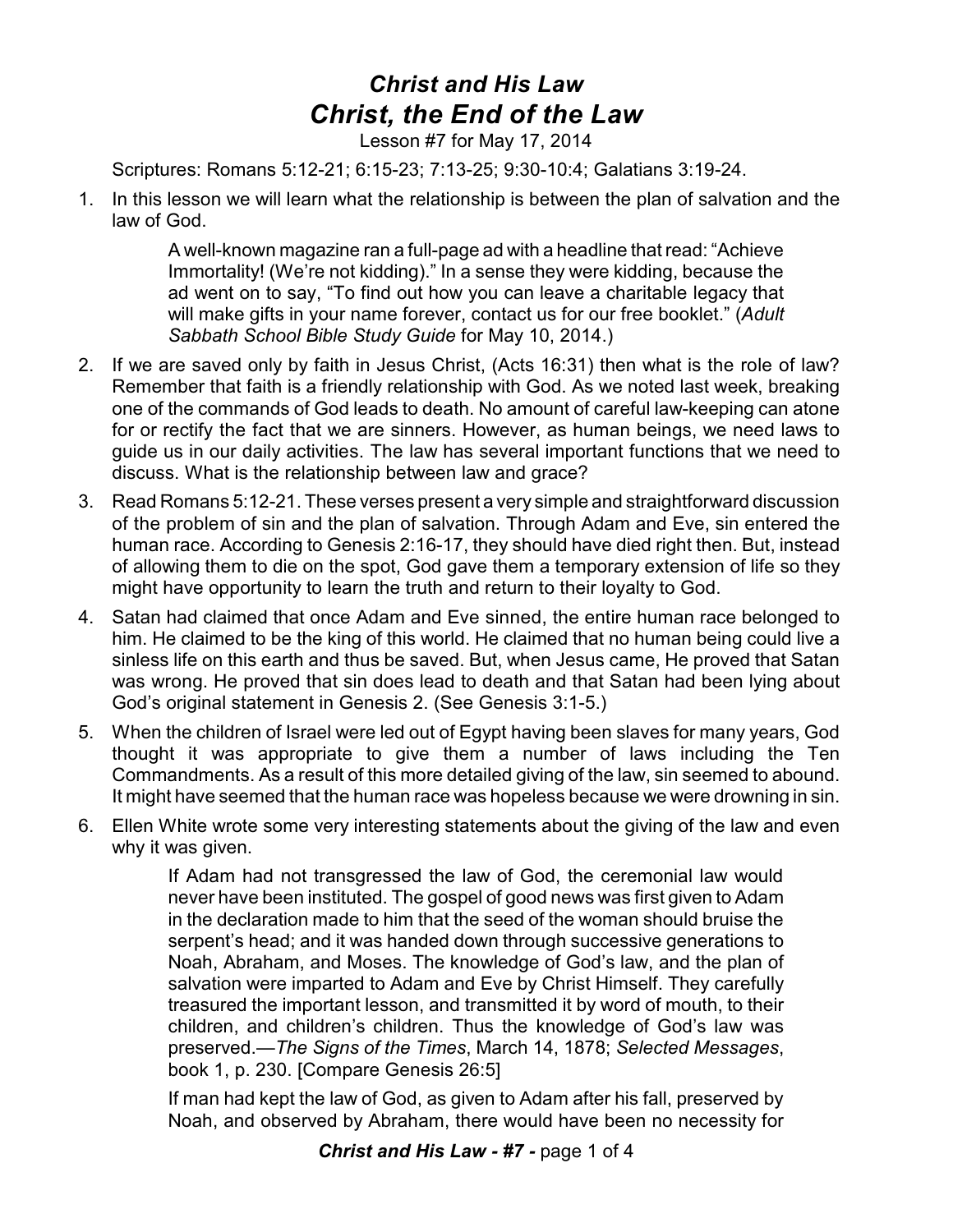the ordinance of circumcision. And if the descendants of Abraham had kept the covenant, of which circumcision was a sign, they would never have been seduced into idolatry, nor would it have been necessary for them to suffer a life of bondage in Egypt; they would have kept God's law in mind, and there would have been no necessity for it to be proclaimed from Sinai or engraved upon the tables of stone. And had the people practiced the principles of the Ten Commandments, there would have been no need of the additional directions given to Moses. (*Patriarchs and Prophets* 364.2) (Compare *Spiritual Gifts*, vol. 3, p. 299.2-300.0 (1864); *1SP* 264.2-265.1; *The Signs of the Times* June, 17, 1880 par. 2,3; *PH 064* p. 19 (1875); *SR* 148.3.)

7. Following the giving of the law, it was natural for human beings to get the general impression that just keeping that law would result in salvation. Many of the prophets rejected that idea in various ways. Isaiah, one of the major prophets, said:

**Isaiah 59:2** (*GNB*): <sup>2</sup> It is because of your sins that he doesn't hear you. It is your sins that separate you from God when you try to worship him.

- 8. If disobedience and sin separate us from God, what should be the answer to that problem? Clearly, it should be a coming back to God. In fact, Romans 14:23 which is the most basic and fundamental definition of *sin* says, "Anything that is not based on faith is sin." (*GNB*)
- 9. As a result, we have a choice. We can either: 1) Continue to live our sinful, selfish lives, doing whatever we feel like doing, and we will die the second death that Jesus died at the end of His human life; or, 2) Look at His life and come to admire Him; and through a careful study of that life through the Scriptures and communication with Him through prayer and sharing what we have learned with others, we can develop a lasting faith relationship with Him that will bring salvation.
- 10. If in our pursuit of understanding God and becoming more and more like Jesus these processes are actually working and God is working in our lives to change our ways of thinking and acting, how could that possibly be an excuse to go on sinning?
- 11. Read Romans 6:15-23. How can we know that this has happened in our lives? What is the ongoing relationship between law and grace? It is God's plan that we be set free from sin by obedience to the law. Unfortunately, we learn by hard experience that we cannot keep the law through our own power. The only successful way to keep the law is to study the life of Christ and seek to follow His example. As we think about Him and come to appreciate all He has accomplished, we find ourselves coming to love Him more each day. We want to be like Him; by beholding we become changed. (*Great Controversy* 555)
- 12. Our salvation comes from our new relationship with Jesus Christ–a relationship called faith; but, as we become more and more like Him, it will certainly not set us "free" to break His law!

Paul had ever exalted the divine law. He had shown that in the law there is no power to save men from the penalty of disobedience. Wrongdoers must repent of their sins and humble themselves before God, whose just wrath they have incurred by breaking His law, and they must also exercise faith in the blood of Christ as their only means of pardon. The Son of God had died as their sacrifice and had ascended to heaven to stand before the Father as their advocate. By repentance and faith they might be freed from the condemnation of sin and through the grace of Christ be enabled henceforth to render obedience to the law of God. (*Acts of the Apostles* 393.1)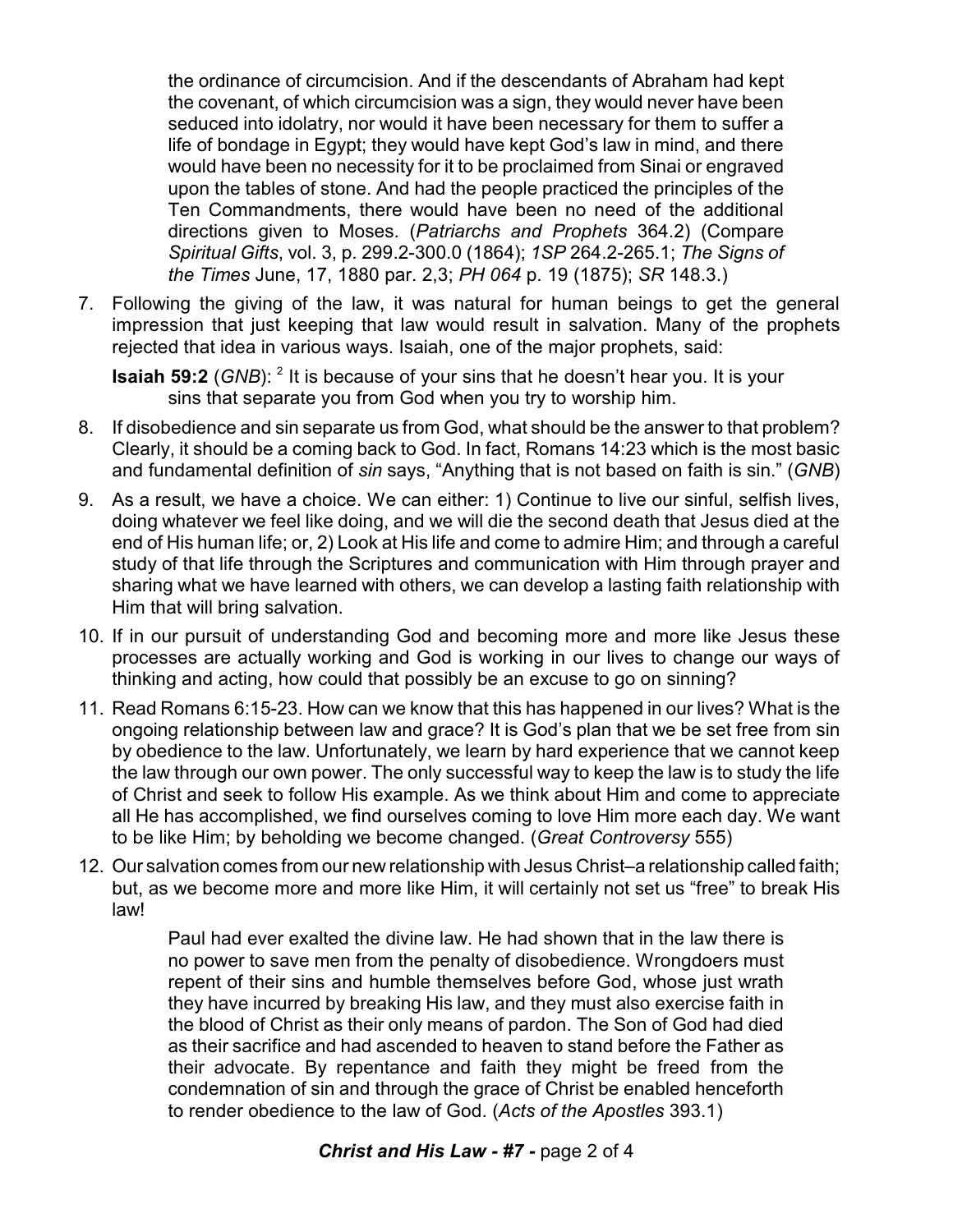13. Let us say unequivocally that we are not saved by keeping the law. There are two reasons for this: 1) We can never keep it perfectly, and 2) Law-keeping was never intended to be and cannot be a way to salvation. More than that, in our natural human selfishness, we enjoy sinning! Perhaps, the best understanding of Romans 10:4 was given by J. B. Philips in his paraphrase of the New Testament:

**Romans 10:4** (*Phillips*): For Christ means the end of the struggle for righteousnessby-the-Law for everyone who believes in him.

- 14. But, Paul having been a Pharisee of the Pharisees still struggled with sin and law-keeping. No doubt, before his conversion, Paul would have responded just as the rich, young ruler did in Matthew 19:20; Mark 10:20; and Luke 18:21 by saying: "Ever since I was young, I have obeyed all these commandments." (*GNB*)
- 15. Read Romans 7:21-25. What time period was Paul talking about as he discussed the struggle to do what is right? Theologians have wrestled with this question for centuries. Is this before conversion? During the conversion process? Or, after conversion? Satan never stops working. The more we move away from following him, the harder he works. So, the best answer is probably all three. Satan will do whatever he can to prevent us from coming back to Christ in a faith relationship. This is a life-and-death issue for him. He will suggest all kinds of subtle temptations to us as he did to Jesus as recorded in Matthew 4. But, God has provided a way around all of those problems. A continual focus on the life and death of Jesus Christ with the daily desire to understand it more fully will turn our attention away from the tempter to the Man of our salvation.
- 16. The *King James Version* of Romans 10:4 says, "For Christ is the end of the law for righteousness to everyone that believeth." Many have taken this verse along with Romans 6:14 to mean that we do not need the law any more; Christ has made it obsolete. Of course, that goes against many other passages in the writings of Paul. Consider Romans 3:31, *GNB*: "Does this mean that by this faith we do away with the Law? No, not at all; instead, we uphold the Law."
- 17. We must admit that the Pharisees and other Jews certainly worked hard at keeping the law. But, Romans 2 tells us that their attempts at salvation by keeping the law were a monumental failure! Their human efforts at keeping the law could never bring salvation. But, it is always easier to take a very literal reading of the Ten Commandments and try to suggest the we have not broken any of them on a given day instead of accepting the true plan of salvation which is to study the life Christ and try to be more like Him every day. Christ will become our salvation if we allow Him through the work of the Holy Spirit to transform our lives each day.
- 18. Read Galatians 3:19-24. These verses have been a continual challenge for theologians as well. Galatians 3:24 tells us: "And so the Law was in charge of us until Christ came, in order that we might then be put right with God through faith." What are the implications of those words? The Greek word *paidogagos* refers to a trusted slave who was put in charge of the son of a wealthy Greek or Roman family. It was this mentor-disciplinarian who was to make sure that the son learned how he was supposed to live his life, went to school, and studied his lessons, while at the same time protecting him from kidnappers, etc. The Greek of Galatians 3:24 can be translated, "Until Christ came" or "To bring us to Christ." The law is supposed to do both. In our times of ignorance, the law points a finger at the kind of behavior which is acceptable to God and which preserves our lives. Thus, the law serves as a kind of disciplinarian but also a protection for those who take it seriously.

"The law was our schoolmaster to bring us unto Christ, that we might be